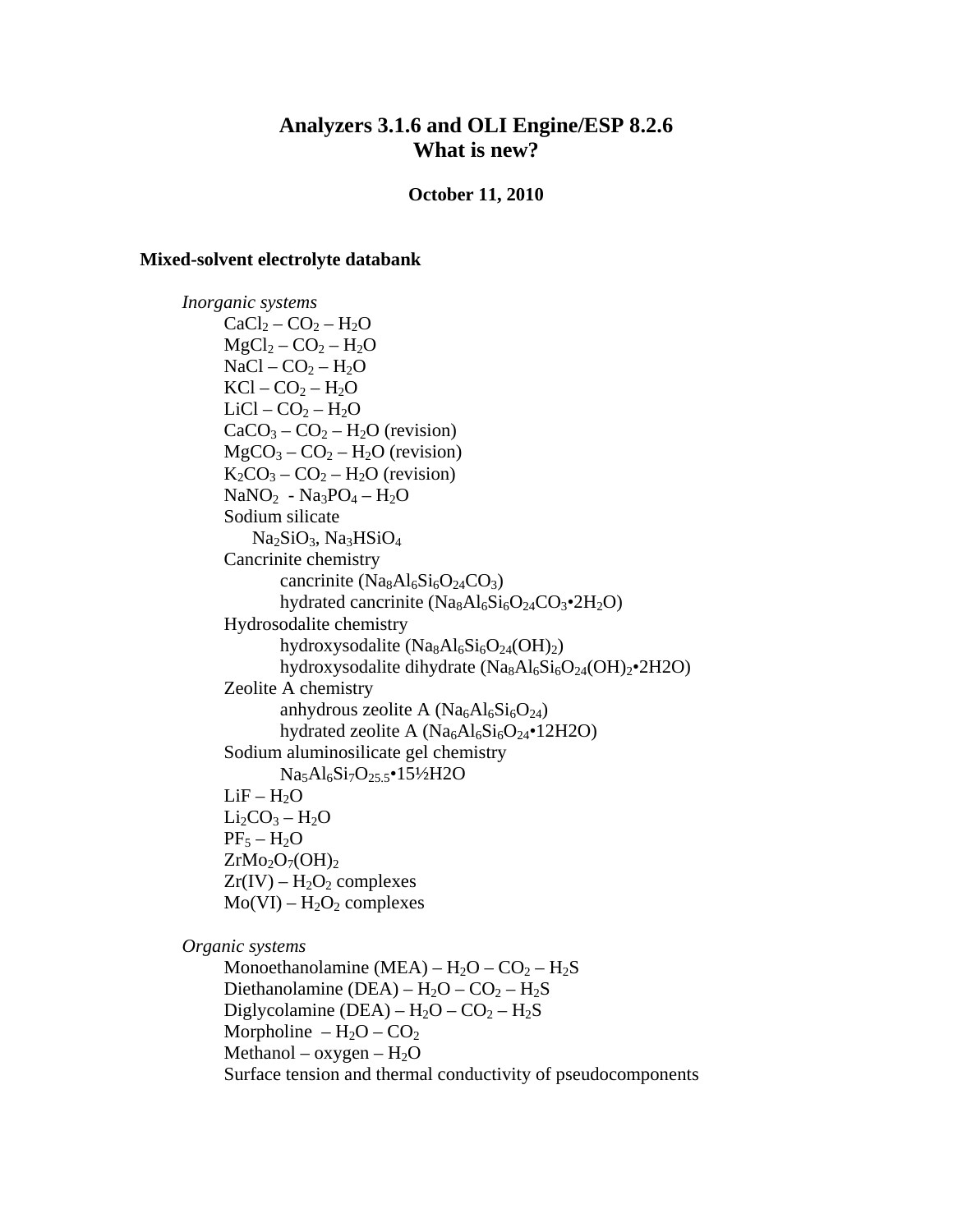## **Aqueous databank**

```
Inorganic systems 
      BaSO_4 - H_2O (revision)
           BaSO<sub>4</sub> - NaCl - H<sub>2</sub>OBaSO<sub>4</sub> - KCl - H<sub>2</sub>OBaSO_4 - MgCl_2 - H_2OBaSO_4-Na_2SO_4-H_2OBaSO_4 - Na_4B_4O_7 - H_2OEliminated: Na<sub>4</sub>Si<sub>2</sub>O<sub>4</sub> from Geochem
```

```
Organic systems
```
Surface tension and thermal conductivity of pseudocomponents

# **Corrosion kinetics**

Copper electrochemistry in the presence of the following environments (both aerated and deaerated):

 $H_2SO_4 - H_2O$  $H_2SO_4 - Na_2SO_4 - H_2O$  $H_2SO_4 - CuSO_4 - H_2O$  $H_2SO_4 - Fe_2(SO_4)_3 - H_2O$  $HNO<sub>3</sub> - H<sub>2</sub>O$  $HNO<sub>3</sub> - NaNO<sub>3</sub> - H<sub>2</sub>O$  $HNO<sub>3</sub> - Cu(NO<sub>3</sub>)<sub>2</sub> - H<sub>2</sub>O$  $H_3PO_4 - H_2O$  $H_3PO_4 - NaH_2PO_4 - H_2O$  $H_2CrO_4 - H_2O$  $HCl - H<sub>2</sub>O$  $HCl - CuCl<sub>2</sub> - H<sub>2</sub>O$  $HCl - FeCl<sub>3</sub> - H<sub>2</sub>O$  $HCl - KCl - H<sub>2</sub>O$ Formic acid –  $H_2O$ Acetic acid –  $H_2O$ Acetic acid – formic acid –  $H_2O$ Propionic acid –  $H_2O$  $Na<sub>2</sub>SO<sub>4</sub> - H<sub>2</sub>O$  $NaCl - H<sub>2</sub>O$  $NaCl - HCl - NaOH - H<sub>2</sub>O$  $NaCl - CaCl<sub>2</sub> - Na<sub>2</sub>SO<sub>4</sub> - CaCO<sub>3</sub>$  $CaCl<sub>2</sub> - H<sub>2</sub>O$  $FeCl<sub>3</sub> - FeCl<sub>2</sub> - H<sub>2</sub>O$  $CuCl<sub>2</sub> - CuCl - H<sub>2</sub>O$  $LiBr - H<sub>2</sub>O$